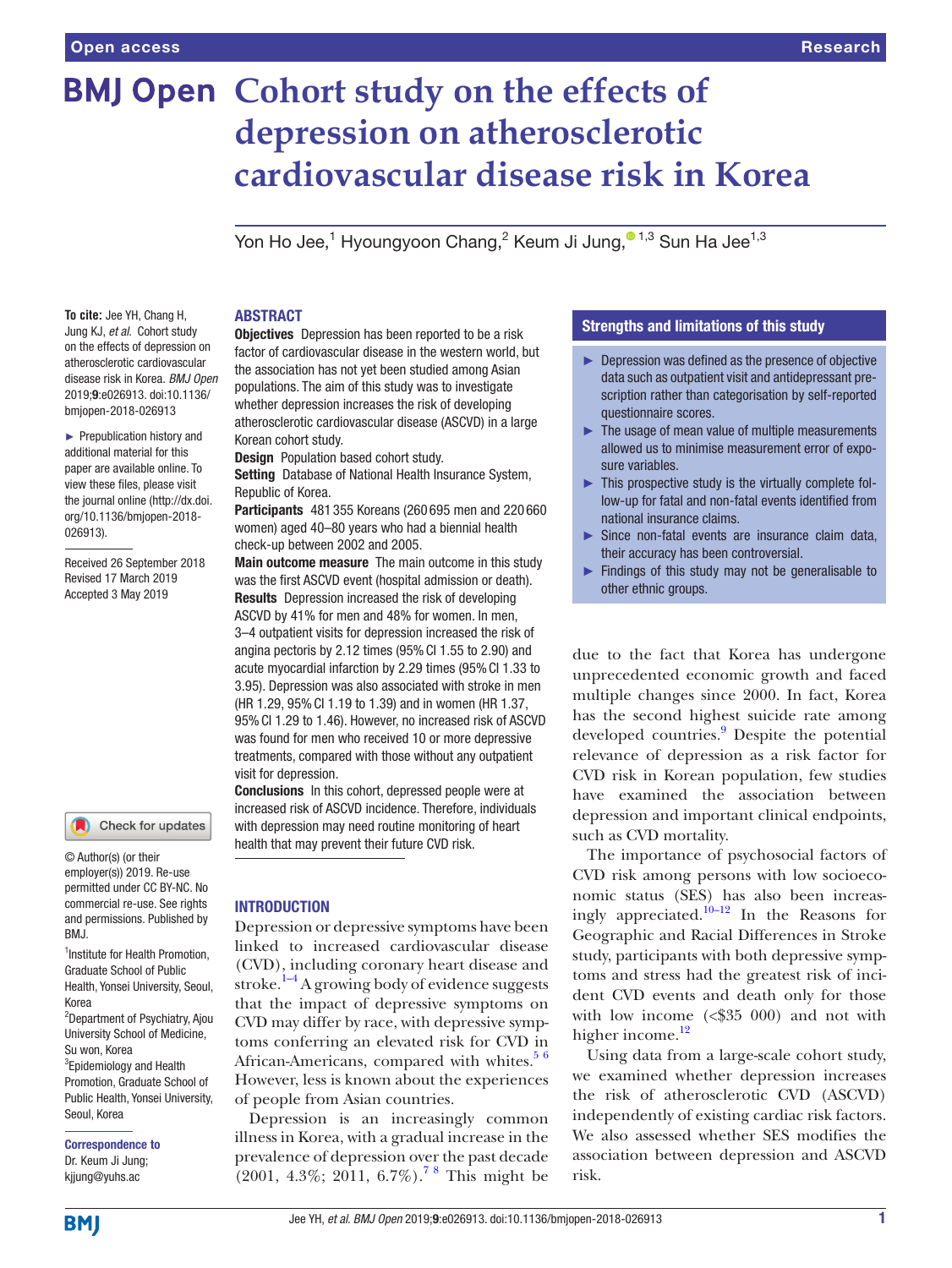# **METHODS** Study Population

The study population is a representative sub-sample of subjects who undertook national health screening programme provided by National Health Insurance System (NHIS). NHIS has provided repeat health screenings every 2years to 500000 people who received health screenings between 2002 and 2003. Among these 500000, the study selected 481355 participants who were repeatedly screened between 2004 and 2005. Participants were excluded from the analyses if they had a record of admission or outpatient for CVD from 2002 to 2005. Hospital diagnoses were reported to the study and coded to the WHO's International Classification of Diseases, 10th Revision (ICD-10) (WHO, 1992).

# Measurement variables

Height and body weight were measured as anthropometric variables. Body mass index (BMI) was calculated by dividing body weight (kg) by the square of height (m). Blood pressure was measured by a trained technician using an automatic sphygmomanometer or mercury sphygmomanometer. All those who participated in the national health screening provided by NHIS were asked to be fasted until the morning after dinner the previous day. The variables measured through fasting blood were total cholesterol, blood glucose and liver function tests. For those who had multiple measurements for the same continuous variables, we used their mean measurement to reduce measurement error. Each health examination centre had internal and external quality control procedures directed by the Korean Association of Laboratory Quality Control. Agreement for each biomedical marker across individual hospital was high (correlations coefficients range  $0.96 - 0.99$ ).<sup>13</sup>

Participants completed a questionnaire that included questions on their health status and life style factors such as smoking status, alcohol drinking and exercise. We examined smoking status using the first survey data, or where there was missing in the first survey, the second survey data. In this study, medical premiums were regarded as a proxy for SES because, in Korea, medical insurance premiums are given in proportion to social and economic levels. Depression was defined as the hospital outpatient use and diagnosis of depression (ICD-10 codes F32-F33) or history of medication for depression.

# Assessment of depression

Participants were classified as depressed if they had at least one outpatient visit due to depression (ICD-10 codes F32-F33) or were prescribed depression medication at more than three visits. Between 2002 and 2005, 13 antidepressants were listed in the medication database at the health insurance review and assessment service: the medications included sertraline, paroxetine, fluvoxamine, citalopram, mirtazapine, trazodone, phenelzine imipramine, amitriptyline, nortriptyline, amoxapine, lofrepramine and tianeptine.

# **Outcomes**

We defined incident ASCVD as the first hospital admission with a diagnosis of ASCVD (ICD-10 codes), or, where there was no relevant hospital admission, death due to ASCVD as the underlying cause (ICD-10 codes). The detailed outcomes used in this study include ischaemic heart disease (IHD) (ICD-10 codes I20-I25), stroke (ICD-10 codes I60-I69) and other CVD (ICD-10 I10-I15, I70-I74, R96, I50, I51, I44-I49). IHD was further divided into angina pectoris and acute myocardial infarction. Stroke was divided into ischaemic and haemorrhagic stroke.

All ASCVD events or detailed outcome data for hospital records were available from NHIS for participants at baseline (2002–2005) from 1 January 2006 to 31 December 2013. Information on causes of death for the participants was confirmed by the National Statistical Office.

A validation study was conducted in collaboration with the Korean Society of Cardiology through the formation of the Event Validation Committee (July 2008–May 2009). For participants who provided written permission for the use of their personal information, 673 coronary heart disease events between 1994 and 2007 were confirmed with individual hospital medical records, and 73% of the cases of myocardial infarction were validated.<sup>14</sup> Another study reported that 83% of stroke diagnoses were validated among a sample of 626 stroke patients.<sup>15</sup>

# Statistical analysis

First, descriptive analyses of distribution of depression by general characteristics and cardiac risk factors were conducted in men and women.

Second, the age-adjusted incidence rate of ASCVD per 100000 person-years was calculated by the number of outpatient visits due to depression (None, 1–2, 3–4, 5–9 and 10 or more). The incidence rate was standardised to the age distribution of Korean national population in 2000.

Third, Cox regression models were used to estimate hazard ratios (HRs) and the 95% cCIs. The independent effects of depression on ASCVD were analysed by adjusting for known risk factors for ASCVD: age, smoking status, hypertension, hypercholesterolaemia, diabetes and chronic renal failure. We also evaluated the proportional hazards assumption based on Schoenfeld residuals test. In order to avoid reverse causation bias attributable to underlying diseases, we analysed the events after excluding the first 2years of follow-up.

Lastly, we investigated the effect of the interaction between depression and SES on the development of ASCVD events. Participants were classified into six groups reflecting psychosocial risk at baseline: (1) no depression and high SES, (2) no depression and middle SES, (3) no depression and low SES, (4) depression and high SES, (5) depression and middle SES and (6) depression and low SES. Analyses were conducted using SAS software V.9.4 (SAS institute).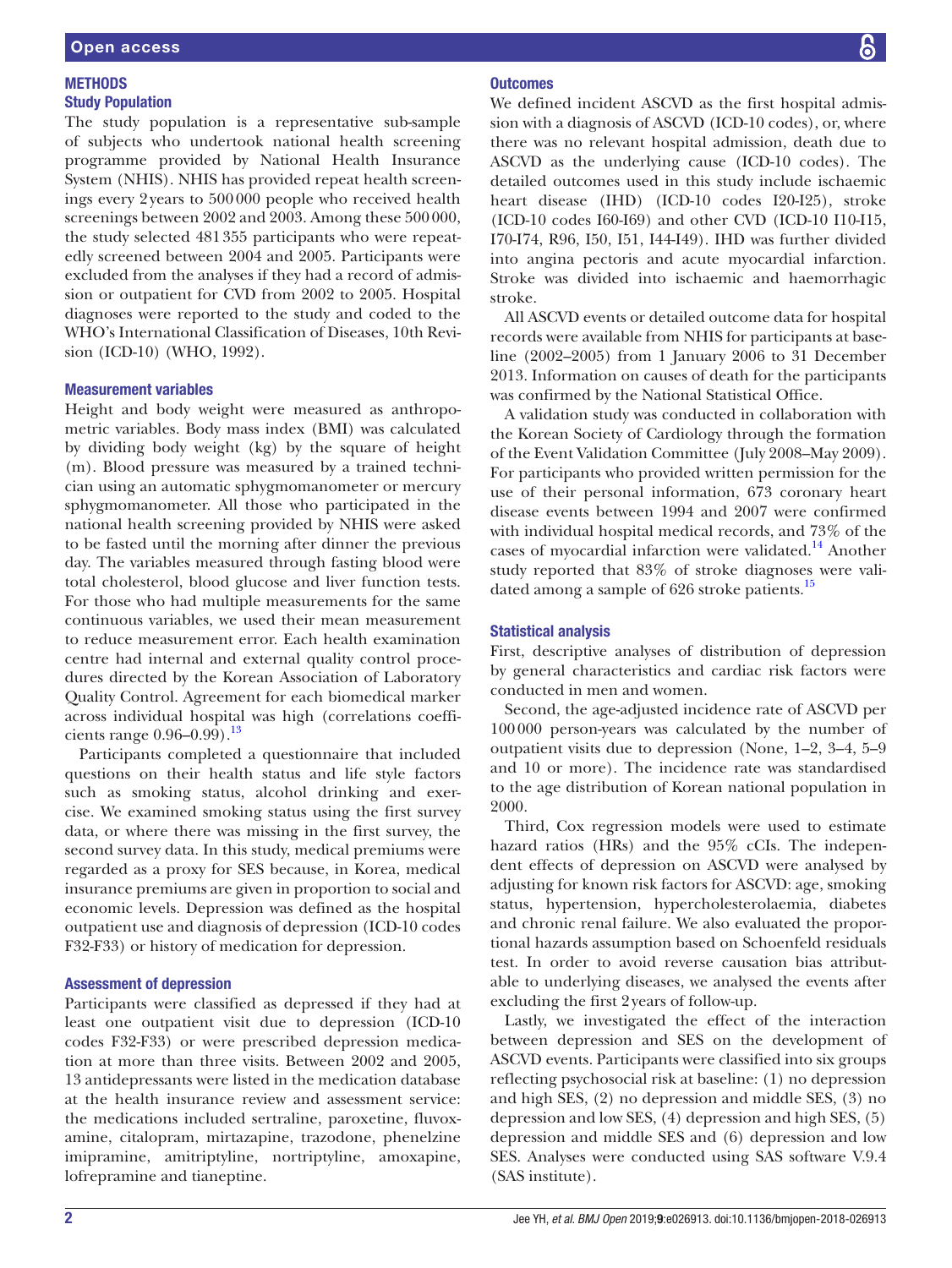<span id="page-2-0"></span>

| General characteristics of study participants at baseline (2002-2005)<br>Table 1 |              |                |              |                  |              |
|----------------------------------------------------------------------------------|--------------|----------------|--------------|------------------|--------------|
|                                                                                  | Total        | Men (n=260695) |              | Women (n=220660) |              |
|                                                                                  |              | No depression  | Depression*  | No depression    | Depression*  |
| N(%)                                                                             | 481355       | 247844 (95.1)  | 12851 (4.9)  | 198581 (90.0)    | 22079 (10.0) |
| Age, year                                                                        | 52.8(9.6)    | 51.8(9.3)      | 56.4 (10.2)  | 53.3(9.7)        | 57.1(9.8)    |
| Body mass index, kg/m <sup>2</sup>                                               | 23.9(2.9)    | 24.0(2.8)      | 23.7(2.9)    | 23.9(3.0)        | 24.2(3.1)    |
| Systolic BP, mm Hg                                                               | 126.8 (16.5) | 128.4(15.7)    | 128.5 (15.9) | 124.8 (17.2)     | 126.6 (17.3) |
| Diastolic BP, mm Hg                                                              | 79.4 (10.5)  | 81.0(10.1)     | 80.4 (10.0)  | 77.4 (10.6)      | 78.1 (10.5)  |
| Total cholesterol, mg/dL                                                         | 199.5 (35.1) | 197.5 (34.4)   | 196.2 (35.0) | 201.6 (35.7)     | 205.5 (36.8) |
| Fasting glucose, mg/dL                                                           | 98.1 (28.1)  | 99.9 (29.3)    | 103.8 (37.1) | 95.3 (24.9)      | 99.3 (31.5)  |
| Hypertension, %                                                                  | 27.7         | 30.3           | 30.8         | 24.2             | 27.1         |
| Diabetes, %                                                                      | 7.5          | 8.7            | 12.1         | 5.6              | 8.8          |
| High cholesterol, %                                                              | 12.3         | 10.8           | 10.6         | 13.8             | 16.4         |
| Chronic renal failure, %                                                         | 0.24         | 0.26           | 0.52         | 0.19             | 0.33         |
| Cigarette smoking, %                                                             |              |                |              |                  |              |
| Ex                                                                               | 8.9          | 15.6           | 15.7         | 0.9              | 1.0          |
| Current                                                                          | 24.2         | 42.5           | 36.8         | 2.7              | 3.5          |

Values are mean (SD).

\*Depression was defined as a patient who had at least one outpatient visit for depression or were prescribed depression medication at more than three visits.

BP, blood pressure.

#### Patient and public involvement

Neither patients nor members of the public were involved in this study.

# **RESULTS**

#### General characteristics

[Table](#page-2-0) 1 summarises the characteristics of the study population at baseline by sex and depression. In this study, 4.9% of males and 10.0% of females had at least one outpatient visit for depression during baseline years or were prescribed depression medication at more than three visits ([table](#page-2-0) 1). The majority of participants (96.9%) had no outpatient visit. The most frequent outpatient visit was 1–2 times (1.64%), followed by 3–4 times (0.43%), 5–9 times  $(0.42\%)$  and at least 10 and more visits  $(0.61\%)$ (data not shown).

The overall mean age was 52.8 years (52.0 years for men and 53.7 years for women). The mean age of the participants with depression was higher in both men and women than that of those with no depression. The mean BMI was  $24.0 \text{ kg/m}^2$  for both men and women. There was no difference in BMI by depression status. The levels of systolic blood pressure, diastolic blood pressure and fasting blood glucose were higher in men, whereas women had higher total cholesterol levels than men. In men and women, the prevalence of diabetes mellitus was higher in those with depression. The overall current smoking rate was 24.2% (42.4% for men and 2.8% for women).

#### Depression and ASCVD risk

During a median follow-up of 8 years (3557303 person years), 40813 ASCVD (5570 fatal), 16915 IHD (1645 fatal) and 17846 stroke (2584 fatal) occurred. Participants with depression at baseline had a higher risk of developing heart disease during the 8-year follow-up period (see online [supplementary figures 1 and 2](https://dx.doi.org/10.1136/bmjopen-2018-026913)) than those with no depression. [Table](#page-3-0) 2 shows the risk of developing ASCVD by the number of depression outpatient use in men. Overall, the risk of ASCVD was 41% higher among men with at least one outpatient visit for depression compared with those with no outpatient visit at baseline (HR=1.41; 95%CI 1.34 to 1.48). The risk of ASCVD increased with increasing number of outpatient visits but not for those with ≥10 visits. In particular, 3–4 outpatient visits for depression had the strongest effects on developing angina pectoris (HR= $2.12$ ;  $95\%$  CI 1.55 to 2.90) and acute myocardial infarction (HR=2.29; 95%CI 1.33 to 3.95), compared with no visit history. Similar to the overall ASCVD, the risk of developing angina pectoris was lower (but still significant) in participants who had 10 or more visits for depression, compared with those who had nine or less visits. While there was no association of depression with haemorrhagic stroke, the association appeared to be significant with total stroke (HR=1.29; 95%CI 1.19 to 1.39) and ischaemic stroke (HR=1.05; 95%CI 1.03 to 1.07).

[Table](#page-4-0) 3 shows the results for women. The overall results were similar to those of men. The overall risks of total stroke or ischaemic stroke were significantly higher in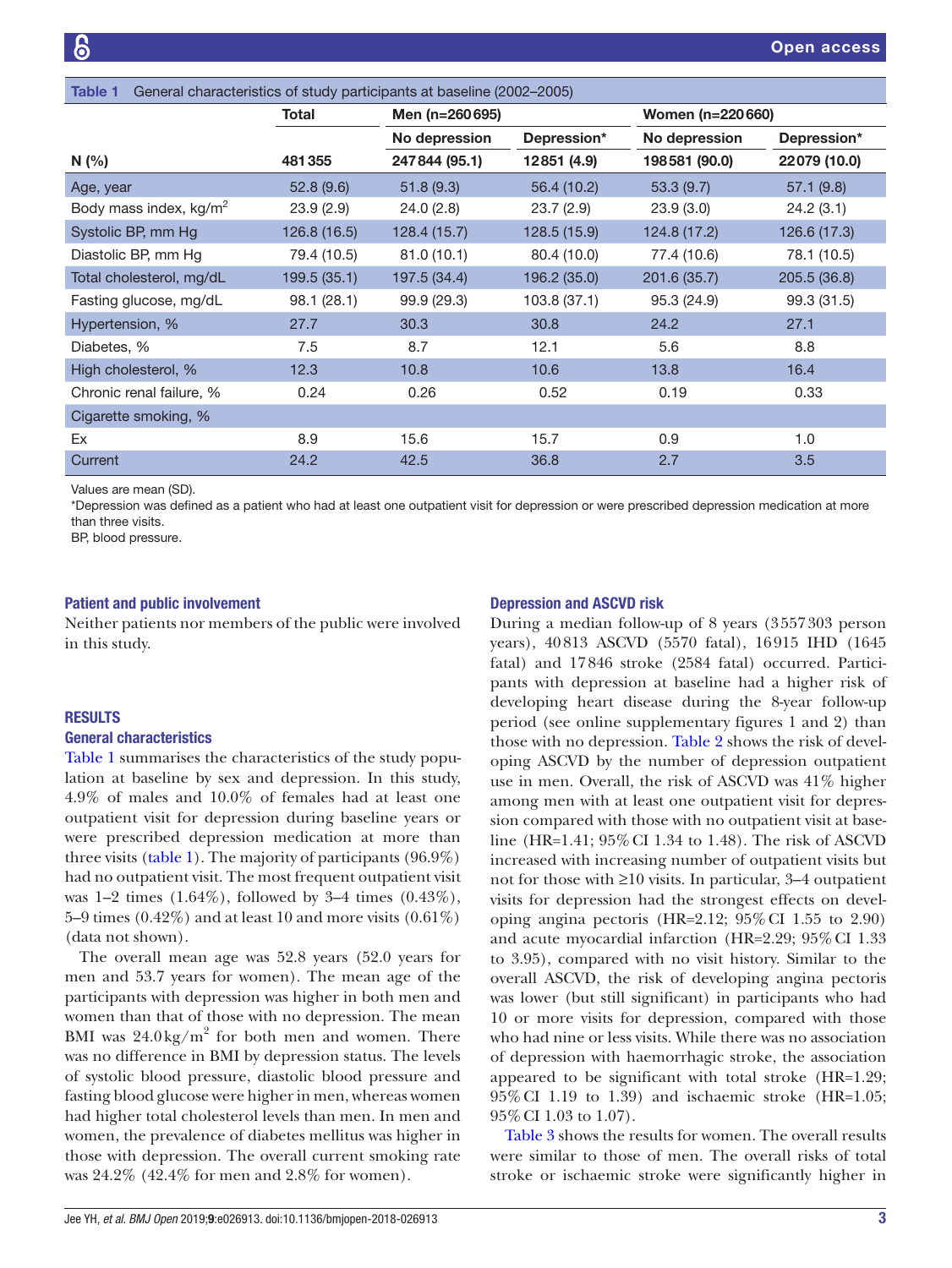<span id="page-3-0"></span>

| Table 2                  |               | Age-adjusted incidence rate per 100 000 person-y                                                                                                                                                                                                                                                                                                                                                                                                                                                           |                     |                                                                          | ear and HR for various cardiovascular events by depression level in Korean men, 2006-2013 |             |                     |
|--------------------------|---------------|------------------------------------------------------------------------------------------------------------------------------------------------------------------------------------------------------------------------------------------------------------------------------------------------------------------------------------------------------------------------------------------------------------------------------------------------------------------------------------------------------------|---------------------|--------------------------------------------------------------------------|-------------------------------------------------------------------------------------------|-------------|---------------------|
|                          |               | Number of outpatient visit for depression                                                                                                                                                                                                                                                                                                                                                                                                                                                                  |                     |                                                                          |                                                                                           |             |                     |
|                          | None          | $1 - 2$                                                                                                                                                                                                                                                                                                                                                                                                                                                                                                    | ર્પૂ                | ႐ွိ                                                                      | $\frac{1}{2}$                                                                             | P value for |                     |
| z                        | 255357        | 2803                                                                                                                                                                                                                                                                                                                                                                                                                                                                                                       | 680                 | 742                                                                      | 1113                                                                                      | trend       | Depression*         |
| ASCVD                    |               |                                                                                                                                                                                                                                                                                                                                                                                                                                                                                                            |                     |                                                                          |                                                                                           |             |                     |
| Event                    | 22474         | 346                                                                                                                                                                                                                                                                                                                                                                                                                                                                                                        | 50                  | 115                                                                      | 130                                                                                       |             | 21373               |
| Rate†                    | 897.2         | 1230.8                                                                                                                                                                                                                                                                                                                                                                                                                                                                                                     | 1455.5              | 1523.5                                                                   | 1387.0                                                                                    |             | 3535.9              |
| HR# (95% CI)             | $\frac{0}{1}$ | 1.35 (1.21 to 1.50)                                                                                                                                                                                                                                                                                                                                                                                                                                                                                        | 1.63 (1.33 to 2.00) | 1.60 (1.32 to 1.94)                                                      | 1.17 (0.98 to 1.41)                                                                       | 0.0001      | 1.41 (1.34 to 1.48) |
| E                        |               |                                                                                                                                                                                                                                                                                                                                                                                                                                                                                                            |                     |                                                                          |                                                                                           |             |                     |
| Event                    | 10227         | 170                                                                                                                                                                                                                                                                                                                                                                                                                                                                                                        | 51                  | 59                                                                       | 63                                                                                        |             | 9737                |
| Rate <sup>†</sup>        | 407.4         | 632.3                                                                                                                                                                                                                                                                                                                                                                                                                                                                                                      | 798.1               | 807.1                                                                    | 692.5                                                                                     |             | 1691.7              |
| HR <sup>#</sup> (95% CI) | $\frac{0}{1}$ | 1.48 (1.27 to 1.74)                                                                                                                                                                                                                                                                                                                                                                                                                                                                                        | 1.98 (1.50 to 2.62) | 1.86 (1.42 to 2.43)                                                      | 1.30 (1.00 to 1.69)                                                                       | 0.0007      | 1.50 (1.39 to 1.61) |
| Angina pectoris          |               |                                                                                                                                                                                                                                                                                                                                                                                                                                                                                                            |                     |                                                                          |                                                                                           |             |                     |
| Event                    | 6910          | 120                                                                                                                                                                                                                                                                                                                                                                                                                                                                                                        | 39                  | $\overline{0}$                                                           | 47                                                                                        |             | 7093                |
| Rate <sup>†</sup>        | 275.7         | 458.2                                                                                                                                                                                                                                                                                                                                                                                                                                                                                                      | 609.3               | 537.4                                                                    | 558.6                                                                                     |             | 1189.7              |
| HR <sup>#</sup> (95% CI) | $\frac{0}{1}$ | 1.56 (1.30 to 1.87)                                                                                                                                                                                                                                                                                                                                                                                                                                                                                        | 2.12 (1.55 to 2.90) | 1.88 (1.38 to 2.57)                                                      | 1.48 (1.11 to 1.98)                                                                       | 0.0001      | 1.54 (1.41 to 1.68) |
| Acute MI                 |               |                                                                                                                                                                                                                                                                                                                                                                                                                                                                                                            |                     |                                                                          |                                                                                           |             |                     |
| Event                    | 2835          | $\overline{a}$                                                                                                                                                                                                                                                                                                                                                                                                                                                                                             | $\frac{3}{2}$       | $\frac{5}{1}$                                                            | $\frac{1}{4}$                                                                             |             | 2191                |
| Rate <sup>†</sup>        | 112.2         | 135.7                                                                                                                                                                                                                                                                                                                                                                                                                                                                                                      | 222.9               | 197.8                                                                    | 120.9                                                                                     |             | 429.8               |
| HR <sup>#</sup> (95% CI) | $\frac{1}{1}$ | 1.05 (0.71 to 1.56)                                                                                                                                                                                                                                                                                                                                                                                                                                                                                        | 2.29(1.33 to 3.95)  | 1.05(0.50 to 2.21)                                                       | 0.61(0.27 to 1.35)                                                                        | 0.9558      | 1.30(1.10 to 1.53)  |
| Total stroke             |               |                                                                                                                                                                                                                                                                                                                                                                                                                                                                                                            |                     |                                                                          |                                                                                           |             |                     |
| Event                    | 9454          | 134                                                                                                                                                                                                                                                                                                                                                                                                                                                                                                        | $\frac{4}{1}$       | 43                                                                       | 48                                                                                        |             | 9244                |
| Rate <sup>†</sup>        | 379.5         | 463.1                                                                                                                                                                                                                                                                                                                                                                                                                                                                                                      | 591.8               | 547.0                                                                    | 487.7                                                                                     |             | 1441.1              |
| HR <sup>#</sup> (95% CI) | $\frac{0}{1}$ | 1.18 (0.99 to 1.40)                                                                                                                                                                                                                                                                                                                                                                                                                                                                                        | 1.48 (1.08 to 2.03) | 1.35 (1.00 to 1.83)                                                      | 0.99 (0.74 to 1.33)                                                                       | 0.0325      | 1.29 (1.19 to 1.39) |
| Ischaemic stroke         |               |                                                                                                                                                                                                                                                                                                                                                                                                                                                                                                            |                     |                                                                          |                                                                                           |             |                     |
| Event                    | 5859          | 77                                                                                                                                                                                                                                                                                                                                                                                                                                                                                                         | 20                  | 27                                                                       | 27                                                                                        |             | 5830                |
| Rate <sup>†</sup>        | 237.3         | 265.9                                                                                                                                                                                                                                                                                                                                                                                                                                                                                                      | 275.7               | 324.0                                                                    | 267.9                                                                                     |             | 884.8               |
| HR <sup>#</sup> (95% CI) | $\frac{0}{1}$ | 1.02 (0.99 to 1.06)                                                                                                                                                                                                                                                                                                                                                                                                                                                                                        | 1.04 (0.96 to 1.12) | 1.05(0.98 to 1.13)                                                       | 1.04 (0.98 to 1.10)                                                                       | 0.0231      | 1.05(1.03 to 1.07)  |
| Haemorrhagic stroke      |               |                                                                                                                                                                                                                                                                                                                                                                                                                                                                                                            |                     |                                                                          |                                                                                           |             |                     |
| Event                    | 2047          | 27                                                                                                                                                                                                                                                                                                                                                                                                                                                                                                         | $\overline{1}$      | $\overline{ }$                                                           | $\overline{+}$                                                                            |             | 1938                |
| Rate <sup>†</sup>        | 80.8          | 91.1                                                                                                                                                                                                                                                                                                                                                                                                                                                                                                       | 166.4               | 110.8                                                                    | 97.5                                                                                      |             | 253.5               |
| HR <sup>#</sup> (95% CI) | $\frac{0}{1}$ | 1.14 (0.77 to 1.69)                                                                                                                                                                                                                                                                                                                                                                                                                                                                                        | 1.91 (1.02 to 3.53) | 1.14(0.54 to 2.40)                                                       | 1.03 (0.53 to 1.98)                                                                       | 0.3108      | 1.11 (0.93 to 1.33) |
|                          |               | Depression was defined as patient who had at least one outpatient visit for depression or were prescribed depression medication at more than three visits.<br>†The rate per 100 000 men is given, standardised to the age distribution of men in the 2000 Korean national population.<br>‡The Cox proportional hazards model was adjusted for age, smoking status, hypertension, hypercholester<br>ASCVD, atherosclerotic cardiovascular disease; IHD, ischaemic heart disease; MI, myocardial infarction. |                     | hypertension, hypercholesterolaemia, diabetes and chronic renal failure. |                                                                                           |             |                     |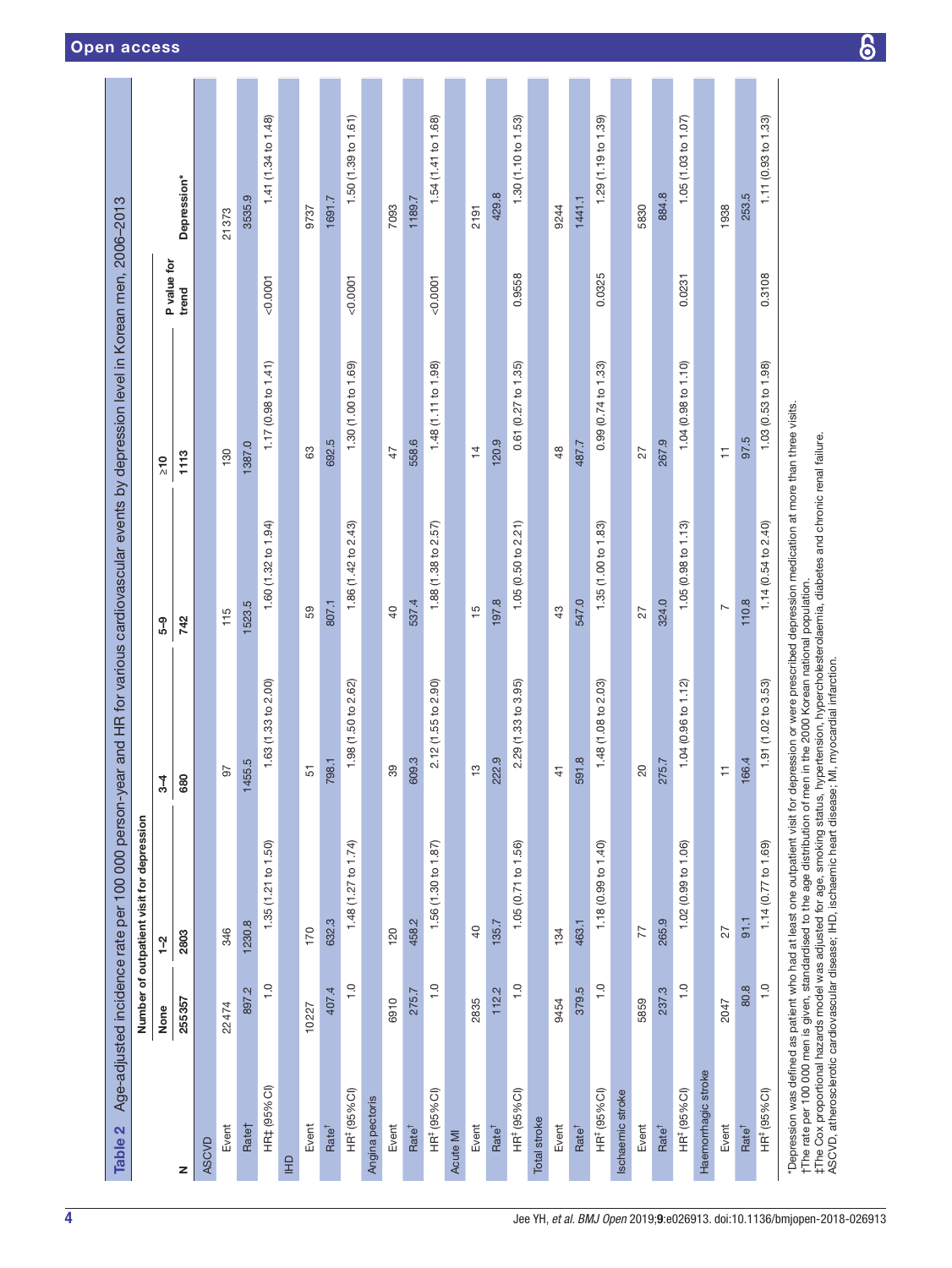<span id="page-4-0"></span>

| Table 3                                                                                                 |                   | Age-adjusted incidence rate per 100 000 person-year and HR for various cardiovascular events by depression level in Korean women, 2006-2013<br>Number of outpatient visit for depression                                                     |                         |                                                                                                                                                                                                              |                     |                   |                     |
|---------------------------------------------------------------------------------------------------------|-------------------|----------------------------------------------------------------------------------------------------------------------------------------------------------------------------------------------------------------------------------------------|-------------------------|--------------------------------------------------------------------------------------------------------------------------------------------------------------------------------------------------------------|---------------------|-------------------|---------------------|
|                                                                                                         | None              | $1 - 2$                                                                                                                                                                                                                                      | $\frac{3}{4}$           | <u>ဇ</u> ာ                                                                                                                                                                                                   | $\frac{1}{2}$       |                   |                     |
| z                                                                                                       | 211113            | 5095                                                                                                                                                                                                                                         | 1378                    | 1273                                                                                                                                                                                                         | 1801                | P value for trend | Depression*         |
| <b>ASCVD</b>                                                                                            |                   |                                                                                                                                                                                                                                              |                         |                                                                                                                                                                                                              |                     |                   |                     |
| Event                                                                                                   | 16535             | 573                                                                                                                                                                                                                                          | 159                     | 145                                                                                                                                                                                                          | 239                 |                   | 16705               |
| Rate†                                                                                                   | 760.1             | 1138.9                                                                                                                                                                                                                                       | 1190.5                  | 1188.7                                                                                                                                                                                                       | 1436.5              |                   | 3140.5              |
| HR‡ (95% CI)                                                                                            | $\frac{0}{1}$     | 1.46 (1.34 to 1.59)                                                                                                                                                                                                                          | 1.42 (1.21 to 1.67)     | 1.39 (1.17 to 1.64)                                                                                                                                                                                          | 1.51(1.32 to 1.72)  | 0.0001            | 1.48 (1.42 to 1.54) |
| E                                                                                                       |                   |                                                                                                                                                                                                                                              |                         |                                                                                                                                                                                                              |                     |                   |                     |
| Event                                                                                                   | 5915              | 230                                                                                                                                                                                                                                          | 65                      | 46                                                                                                                                                                                                           | 89                  |                   | 5962                |
| Rate <sup>†</sup>                                                                                       | 272.1             | 454.5                                                                                                                                                                                                                                        | 493.3                   | 376.4                                                                                                                                                                                                        | 547.0               |                   | 1209.2              |
| HR <sup>#</sup> (95% CI)                                                                                | $\overline{1}$ .0 | 1.64 (1.43 to 1.87)                                                                                                                                                                                                                          | 1.54 (1.19 to 2.00)     | 1.25 (0.93 to 1.67)                                                                                                                                                                                          | 1.58 (1.28 to 1.96) | 0.0001            | 1.64 (1.53 to 1.75) |
| Angina pectoris                                                                                         |                   |                                                                                                                                                                                                                                              |                         |                                                                                                                                                                                                              |                     |                   |                     |
| Event                                                                                                   | 4390              | 179                                                                                                                                                                                                                                          | 50                      | 35                                                                                                                                                                                                           | 20                  |                   | 4698                |
| Rate <sup>†</sup>                                                                                       | 201.6             | 356.9                                                                                                                                                                                                                                        | 386.6                   | 287.5                                                                                                                                                                                                        | 440.6               |                   | 924.7               |
| HR <sup>‡</sup> (95% CI)                                                                                | $\frac{0}{1}$     | 1.68 $(1.44 \text{ to } 1.95)$                                                                                                                                                                                                               | 1.70 (1.29 to 2.25)     | 1.25(0.90 to 1.75)                                                                                                                                                                                           | 1.67 (1.32 to 2.12) | 0.0001            | 1.71(1.59 to 1.84)  |
| Acute MI                                                                                                |                   |                                                                                                                                                                                                                                              |                         |                                                                                                                                                                                                              |                     |                   |                     |
| Event                                                                                                   | 1083              | 29                                                                                                                                                                                                                                           | $\overleftarrow{\cdot}$ | ${}^{\circ}$                                                                                                                                                                                                 | $\tilde{c}$         |                   | 818                 |
| Rate <sup>†</sup>                                                                                       | 50.3              | 57.7                                                                                                                                                                                                                                         | 78.5                    | 66.7                                                                                                                                                                                                         | 66.9                |                   | 201.0               |
| HR <sup>#</sup> (95% CI)                                                                                | $\frac{0}{1}$     | $1.22(0.81$ to $1.85)$                                                                                                                                                                                                                       | 0.76(0.29 to 2.03)      | 1.22 (0.58 to 2.58)                                                                                                                                                                                          | 0.86(0.41 to 1.81)  | 0.9691            | 1.29 (1.08 to 1.56) |
| Total stroke                                                                                            |                   |                                                                                                                                                                                                                                              |                         |                                                                                                                                                                                                              |                     |                   |                     |
| Event                                                                                                   | 7648              | 243                                                                                                                                                                                                                                          | 86                      | 60                                                                                                                                                                                                           | 109                 |                   | 7842                |
| Rate <sup>†</sup>                                                                                       | 352.6             | 484.8                                                                                                                                                                                                                                        | 492.1                   | 490.0                                                                                                                                                                                                        | 629.2               |                   | 1404.9              |
| HR <sup>#</sup> (95% CI)                                                                                | $\frac{0}{1}$     | 1.29 $(1.13$ to 1.47)                                                                                                                                                                                                                        | 1.30 (1.02 to 1.66)     | 1.25 (0.97 to 1.62)                                                                                                                                                                                          | 1.44 (1.18 to 1.74) | 0.0001            | 1.37 (1.29 to 1.46) |
| Ischaemic stroke                                                                                        |                   |                                                                                                                                                                                                                                              |                         |                                                                                                                                                                                                              |                     |                   |                     |
| Event                                                                                                   | 4125              | 132                                                                                                                                                                                                                                          | 33                      | 32                                                                                                                                                                                                           | 54                  |                   | 4265                |
| Rate <sup>†</sup>                                                                                       | 191.5             | 261.0                                                                                                                                                                                                                                        | 243.2                   | 266.5                                                                                                                                                                                                        | 293.8               |                   | 805.5               |
| HR <sup>‡</sup> (95% Cl)                                                                                | $\frac{0}{1}$     | 1.02(0.99 to 1.04)                                                                                                                                                                                                                           | 1.02 (0.96 to 1.07)     | 1.02 (0.97 to 1.08)                                                                                                                                                                                          | 1.02 (0.97 to 1.07) | 0.1476            | 1.02 (1.01 to 1.03) |
| Haemorrhagic stroke                                                                                     |                   |                                                                                                                                                                                                                                              |                         |                                                                                                                                                                                                              |                     |                   |                     |
| Event                                                                                                   | 1593              | 47                                                                                                                                                                                                                                           | တ                       | S                                                                                                                                                                                                            | 24                  |                   | 1579                |
| Rate <sup>†</sup>                                                                                       | 73.1              | 93.6                                                                                                                                                                                                                                         | 66.0                    | 28.8                                                                                                                                                                                                         | 143.3               |                   | 227.2               |
| HR <sup>#</sup> (95% CI)                                                                                | $\frac{0}{1}$     | 1.23(0.91 to 1.65)                                                                                                                                                                                                                           | 0.89 (0.46 to 1.72)     | 0.32(0.10 to 0.99)                                                                                                                                                                                           | 1.60 (1.06 to 2.42) | 0.2856            | 1.08 (0.93 to 1.25) |
| ASCVD, atherosclerotic cardiovascular disease; IHD, ischaemic heart disease; MI, myocardial infarction. |                   | *Depression was defined as a patient who had at least one outpatient visit for<br>tThe rate per 100 000 women is given, standardised to the age distribution of<br>‡The Cox proportional hazards model was adjusted for age, smoking status, |                         | depression or were prescribed depression medication at more than three visits.<br>'women in the 2000 Korean national population.<br>hypertension, hypercholesterolaemia, diabetes and chronic renal failure. |                     |                   |                     |

**6**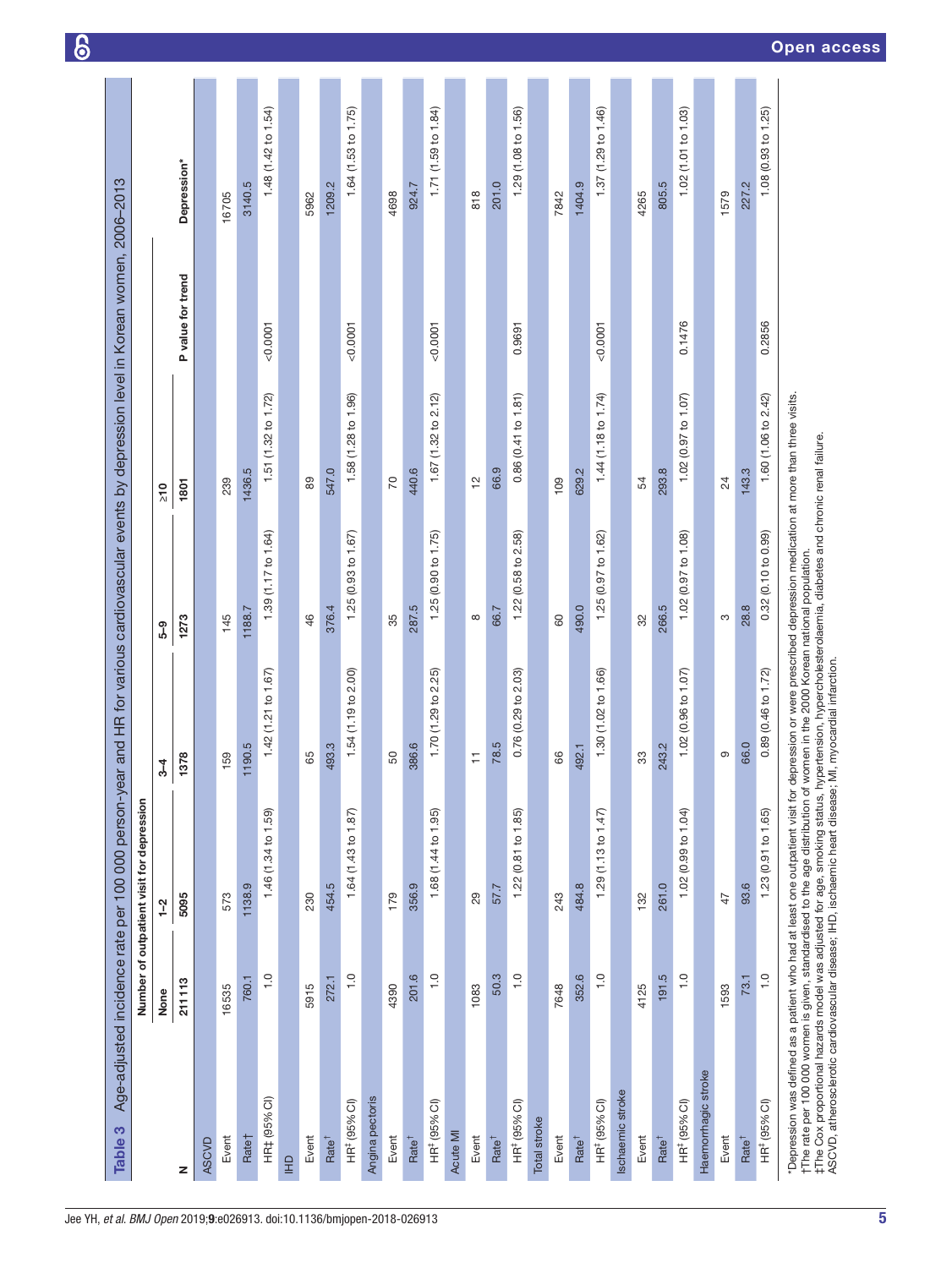

<span id="page-5-0"></span>Figure 1 Depression treatment frequency and atherosclerotic cardiovascular disease risks according to socioeconomic level. The socioeconomic level is divided into three levels according to the level of medical insurance premiums.

depressed patients. Likewise, there was no association with haemorrhagic stroke.

# Depression and ASCVD risk by SES

[Figure](#page-5-0) 1 shows how medical insurance premium as a surrogate for SES modifies the association between depression and the risk of developing ASCVD in men and women. For men with low (bottom tertile) or high (top tertile) SES, the risk of ASCVD increased with increasing number of outpatient visits but flattened. In these SES groups, the ASCVD risk did not reach statistical significance when the number of outpatient visits was 10 or more. Women who had at least one outpatient visit were at high risk of ASCVD in all SES groups. [Figure](#page-6-0) 2 shows combination effects of depression and SES at baseline on the development of heart disease. In men, depression-free group had a reduced survival in low SES group, while depressed group showed a reduced survival in middle or low SES group. Depressed women showed a reduced survival, regardless of their SES at baseline.

#### **DISCUSSION**

The study found that depression in general population of Korea increased the risk of ASCVD with about 40%. In men, depression increased the risk of angina pectoris and acute myocardial infarction by up to twofold. However, even if participants had depression at baseline, the risk of developing ASCVD was not increased as long as they had at least 10 outpatient visits for depression. This finding was similarly observed in low or high SES group in men. However, the risk of ASCVD was high in women with depression in all SES groups.

Overall, the results of this study were consistent with previous studies. The main finding of our study was that the risk of heart disease was not increased when men received 10 or more depressive treatments during the follow-up periods. In women, however, the risk of ASCVD was high in those with depression, regardless of the number of visits or SES levels. A possible explanation for this finding is that most women in the study were postmenopausal women (with mean age of 52.8 years at baseline) who were at increased risk of CVD. The results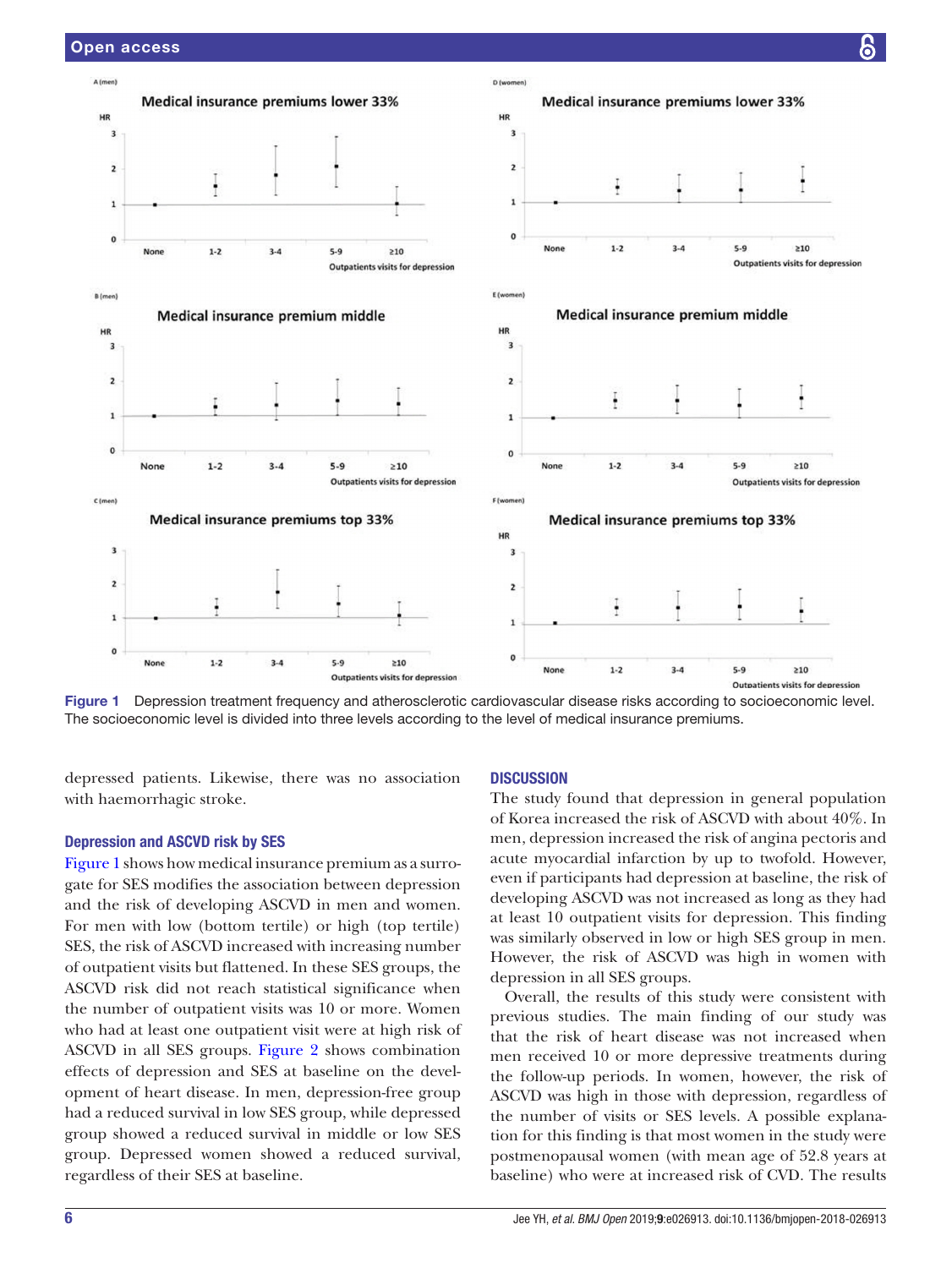

<span id="page-6-0"></span>Figure 2 Probability of atherosclerotic cardiovascular disease event-free survival according to depression and socioeconomic level. The socioeconomic level is divided into three levels according to the level of medical insurance premiums. SES, socioeconomic status.

suggest that the risk of ASCVD may not be modified by the number of outpatients or SES levels in depressed middle-aged women.

Depression has been linked with various behavioural risk factors such as smoking, obesity, diabetes and metabolic syndrome[.16 17](#page-8-2) A comprehensive review concluded that obesity, hyperlipidaemia, hypertension and diabetes are now perceived as important comorbid conditions in depressed patients.<sup>18</sup> It is also known that patients with depression are less likely to adhere to medical recom-mendations, contributing to poor health outcomes.<sup>[19 20](#page-8-4)</sup> In addition, depressed people have maladaptive coping style, social isolation and chronic life stress.<sup>21-23</sup>

The mechanisms underlying the association between depression and cardiovascular risk remain poorly understood. Increased platelet reactivity has been associated in cross-sectional studies. $24$  A cross-sectional study revealed that depression and anxiety enhanced platelet aggregation, which can cause recurrent acute coronary syndrome in secondary prevention. $25$  Further research is needed to determine whether depression directly increases these cardiovascular events or whether this association is mediated by the risk factors of CVD, such as elevated blood pressure, cholesterol or blood glucose.

In our study, only 4.9% of males and 10.0% of females visited outpatients for depression during baseline period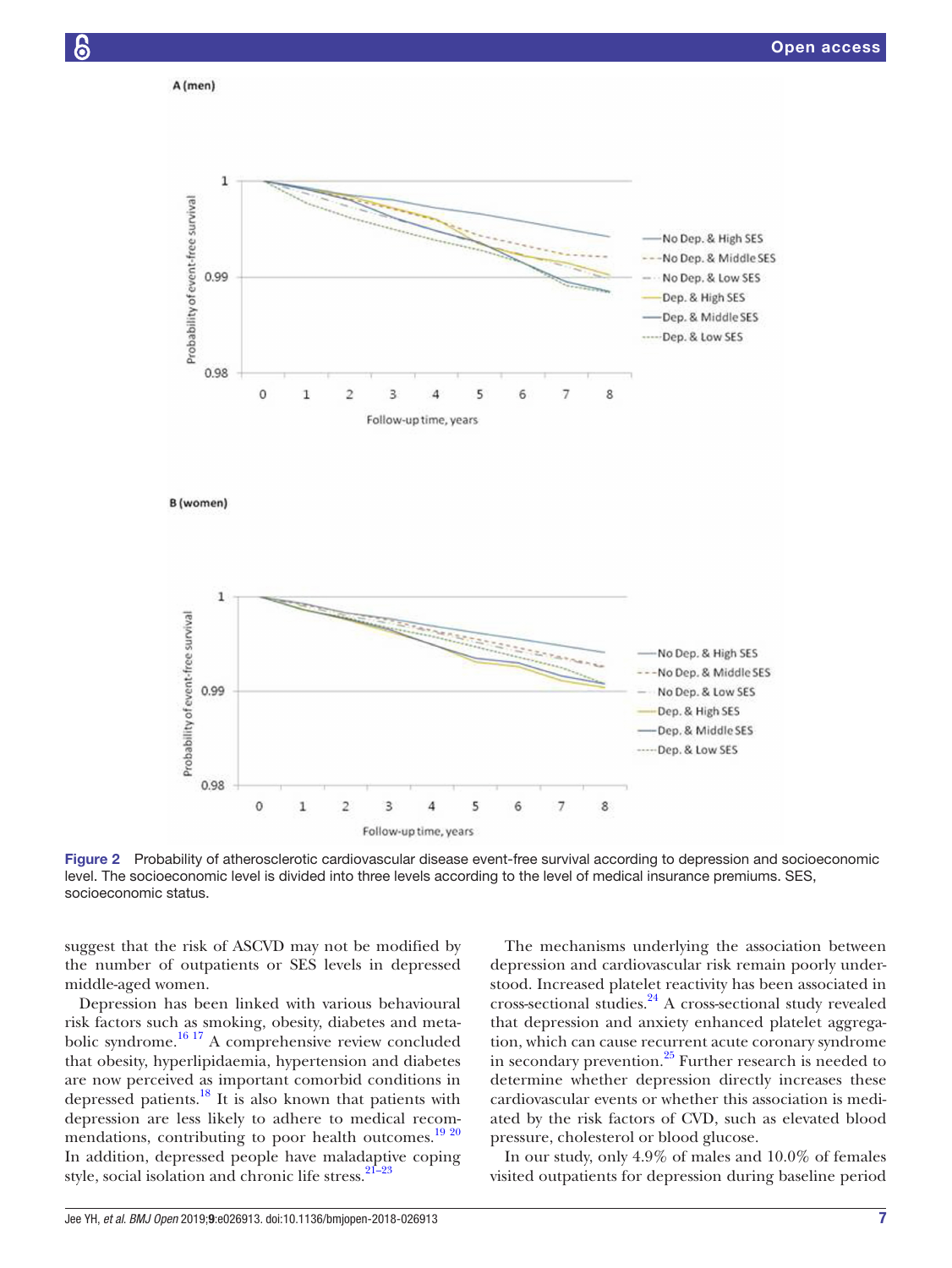(2002–2005). Similarly, the prevalence of depression with Patient Health Questionnaire 9 was 4.2% for males and 9.1% for females according to the Nationally Representative Survey of Korea National Health and Nutrition Exam-ination Survey.<sup>[25](#page-8-7) 26</sup> The prevalence of depression is low in Korea, and even if people are aware of their depression, the actual rate of treatment is likely to be very low. Moreover, the rate of continuing treatment of depression is expected to be even lower. We therefore suggest that regular outpatient visits may serve as a basis for the prevention of the risk of developing ASCVD. Further studies are needed to verify the true association between depression and ASCVD with long-term follow-up.

The main strength of this prospective study is the virtually complete follow-up for diseases and deaths in a large study population. Moreover, the usage of mean value of multiple measurements allowed us to minimise measurement error of exposure variables. Another strength of this study is the presence of objective data such as outpatient visit and antidepressant prescription for defining depression rather than categorisation by self-reported questionnaire scores.

Nonetheless, this study has some limitations. In this study, events of CVD were confirmed by NHIS hospitalisation data. Since these data are insurance claim data, their accuracy has been controversial. We have conducted two studies on the validity of the data for heart disease and stroke. According to previous validation studies, the validity of acute myocardial infarction was higher than 90%, and that of stroke was  $83\%$ .<sup>[14 15](#page-8-0)</sup> However, validity study of angina has not yet been reported. Therefore, we believe that classification errors for the outcome may still exist. In general, if classification errors exist, the association of exposure variables and outcomes tends to toward the null. In this study, whether the weak association with stroke was genuinely relevant or due to classification errors should be carefully examined. Another limitation of our study is that the number of visits with depression ICD-10 code is being used as a proxy for severity of depression. In fact, more visits could actually mean better treated depression, which may be why greater than 10 or more outpatient visits does not correspond to increased ASCVD risk in our study. On the other hand, the lack of increased risk may indicate proper treatment of depression reduces ASCVD risk, and 10 or more visits for depression is a surrogate endpoint of treatment compliance, of attending the follow-up visits with their doctor and in general of proper mental treatment. However, further studies with longer term follow-up should be conducted to elucidate an exact endpoint of proper mental treatment.

#### **CONCLUSIONS**

In this large Korean cohort, depression increased the risk of ASCVD incidence by around 40%. Therefore, men and women with depression may need routine monitoring of heart health that may prevent their future CVD risk.

Acknowledgements The authors thank the staff of the Korean National Health Insurance Service.

Contributors Substantial contributions to the conception or design of the work; or the acquisition, analysis or interpretation of data for the work: YHJ, HYC, SHJ and KJJ. Drafting the work or revising it critically for important intellectual content: YHJ, HYC. Final approval of the version to be published: KJJ. Agreement to be accountable for all aspects of the work in ensuring that questions related to the accuracy or integrity of any part of the work are appropriately investigated and resolved: YHJ, HYC, SHJ and KJJ.

Funding This study was funded by a grant of the Korean Health Technology R&D Project, Ministry of Health & Welfare, Republic of Korea (HI14C2686).

Competing interests None declared.

Patient consent for publication Not required.

Ethics approval All study participants provided general consent to take part in the study at the time of their health screening. International review board approval was provided by Severance hospital (4- 2017-0051).

Provenance and peer review Not commissioned; externally peer reviewed.

Data sharing statement No additional data are available

Open access This is an open access article distributed in accordance with the Creative Commons Attribution Non Commercial (CC BY-NC 4.0) license, which permits others to distribute, remix, adapt, build upon this work non-commercially, and license their derivative works on different terms, provided the original work is properly cited, appropriate credit is given, any changes made indicated, and the use is non-commercial. See: [http://creativecommons.org/licenses/by-nc/4.0/.](http://creativecommons.org/licenses/by-nc/4.0/)

#### **REFERENCES**

- <span id="page-7-0"></span>1. Moise N, Khodneva Y, Richman J, *et al*. Elucidating the Association Between Depressive Symptoms, Coronary Heart Disease, and Stroke in Black and White Adults: The REasons for Geographic And Racial Differences in Stroke (REGARDS) Study. *[J Am Heart Assoc](http://dx.doi.org/10.1161/JAHA.116.003767)* 2016;5.
- 2. Raič M. Depression and Heart Diseases: Leading Health Problems. *[Psychiatr Danub](http://www.ncbi.nlm.nih.gov/pubmed/29278623)* 2017;29(Suppl 4):770–7.
- 3. Jonas BS, Mussolino ME. Symptoms of depression as a prospective risk factor for stroke. *[Psychosom Med](http://dx.doi.org/10.1097/00006842-200007000-00001)* 2000;62:463–71.
- 4. Glymour MM, Yen JJ, Kosheleva A, *et al*. Elevated depressive symptoms and incident stroke in Hispanic, African-American, and White older Americans. *[J Behav Med](http://dx.doi.org/10.1007/s10865-011-9356-2)* 2012;35:211–20.
- <span id="page-7-1"></span>5. Capistrant BD, Gilsanz P, Moon JR, *et al*. Does the association between depressive symptoms and cardiovascular mortality risk vary by race? Evidence from the Health and Retirement Study. *[Ethn Dis](http://www.ncbi.nlm.nih.gov/pubmed/23530295)* 2013;23:155–60.
- 6. Lewis TT, Guo H, Lunos S, *et al*. Depressive symptoms and cardiovascular mortality in older black and white adults: evidence for a differential association by race. *[Circ Cardiovasc Qual Outcomes](http://dx.doi.org/10.1161/CIRCOUTCOMES.110.957548)* 2011;4:293–9.
- <span id="page-7-2"></span>7. Cho MJ, Kim JK, Jeon HJ, *et al*. Lifetime and 12-month prevalence of DSM-IV psychiatric disorders among Korean adults. *[J Nerv Ment](http://dx.doi.org/10.1097/01.nmd.0000243826.40732.45)  [Dis](http://dx.doi.org/10.1097/01.nmd.0000243826.40732.45)* 2007;195:203–10.
- 8. Cho MJ, Seong SJ, Park JE, *et al*. Prevalence and Correlates of DSM-IV Mental Disorders in South Korean Adults: The Korean Epidemiologic Catchment Area Study 2011. *[Psychiatry Investig](http://dx.doi.org/10.4306/pi.2015.12.2.164)* 2015;12:164–70.
- <span id="page-7-3"></span>9. OECD. Suicide rates (indicator). 2019 [https://data.oecd.org/](https://data.oecd.org/healthstat/suicide-rates.htm) [healthstat/suicide-rates.htm](https://data.oecd.org/healthstat/suicide-rates.htm) [Accessed 19 Feb 2019].
- <span id="page-7-4"></span>10. Matthews KA, Gallo LC. Psychological perspectives on pathways linking socioeconomic status and physical health. *[Annu Rev Psychol](http://dx.doi.org/10.1146/annurev.psych.031809.130711)* 2011;62:501–30.
- 11. Lazzarino AI, Hamer M, Stamatakis E, *et al*. The Combined Association of Psychological Distress and Socioeconomic Status With All-Cause Mortality: A National Cohort StudyPsychological and SES Associations With Mortality. *JAMA Internal Medicine* 2013;173:22–7.
- <span id="page-7-5"></span>12. Sumner JA, Khodneva Y, Muntner P, *et al*. Effects of Concurrent Depressive Symptoms and Perceived Stress on Cardiovascular Risk in Low- and High-Income Participants: Findings From the Reasons for Geographical and Racial Differences in Stroke (REGARDS) Study. *[J Am Heart Assoc](http://dx.doi.org/10.1161/JAHA.116.003930)* 2016;5.
- <span id="page-7-6"></span>13. Jee SH, Batty GD, Jang Y, *et al*. The Korean Heart Study: rationale, objectives, protocol, and preliminary results for a new prospective cohort study of 430,920 men and women. *[Eur J Prev Cardiol](http://dx.doi.org/10.1177/2047487313497602)* 2014;21:1484–92.